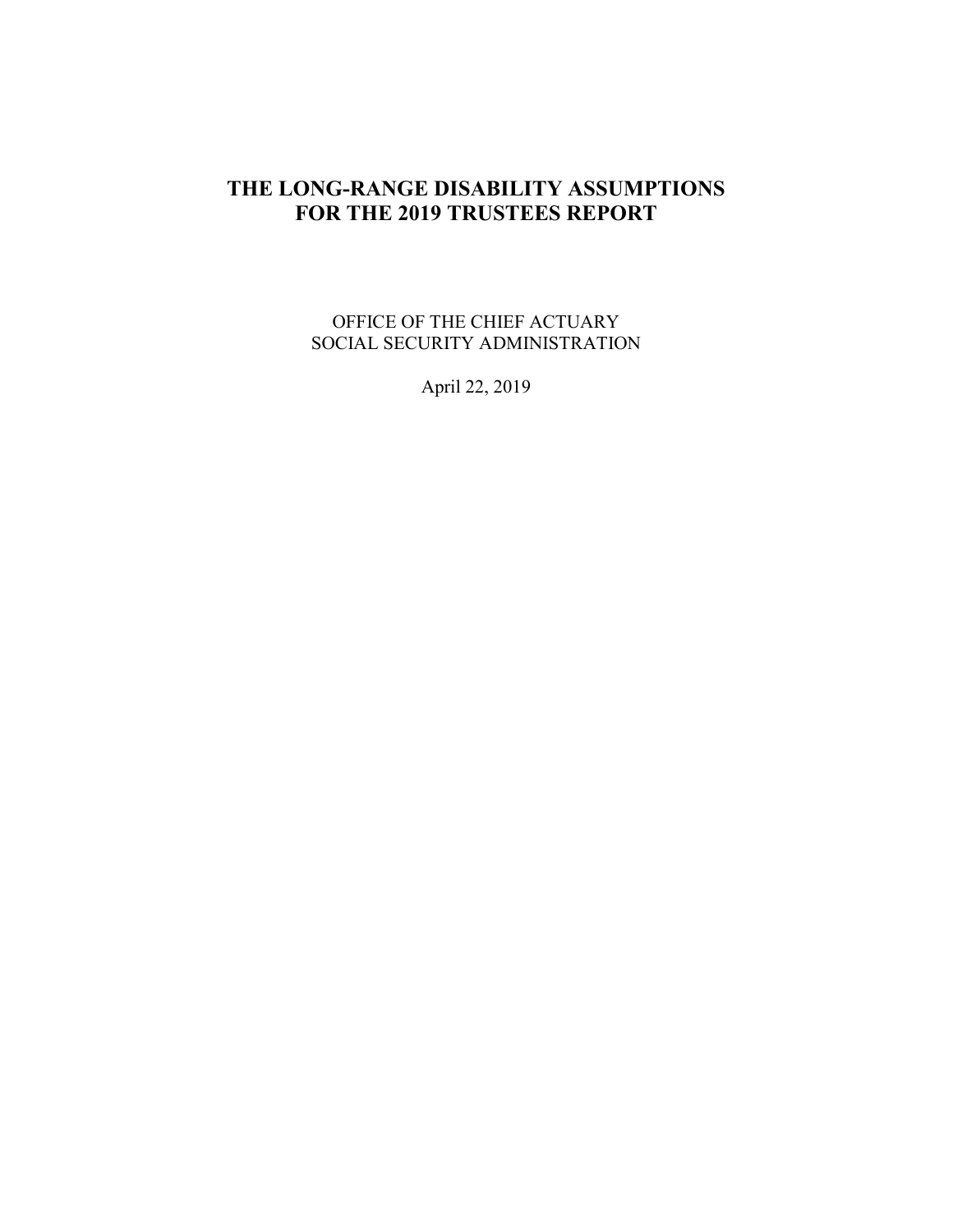# **DISABILITY**

ASSUMPTIONS FOR THE 2019 TRUSTEES REPORT OFFICE OF THE CHIEF ACTUARY, SSA

<span id="page-1-0"></span>

| <b>TABLE OF CONTENTS</b>                                                                                                                                                                                                                                                    | <b>PAGE</b> |
|-----------------------------------------------------------------------------------------------------------------------------------------------------------------------------------------------------------------------------------------------------------------------------|-------------|
|                                                                                                                                                                                                                                                                             |             |
|                                                                                                                                                                                                                                                                             |             |
|                                                                                                                                                                                                                                                                             |             |
|                                                                                                                                                                                                                                                                             |             |
|                                                                                                                                                                                                                                                                             |             |
| CHART 3: MALE DISABLED-WORKER AWARDS PER 1,000 EXPOSED (INCIDENCE) BY AGE GROUP 10<br>CHART 4: FEMALE DISABLED-WORKER AWARDS PER 1,000 EXPOSED (INCIDENCE) BY AGE GROUP 11<br>CHART 5: AGE-SEX-ADJUSTED COMPARISON OF SSA GENERAL POPULATION TO DISABLED-WORKER DEATH RATES |             |
|                                                                                                                                                                                                                                                                             |             |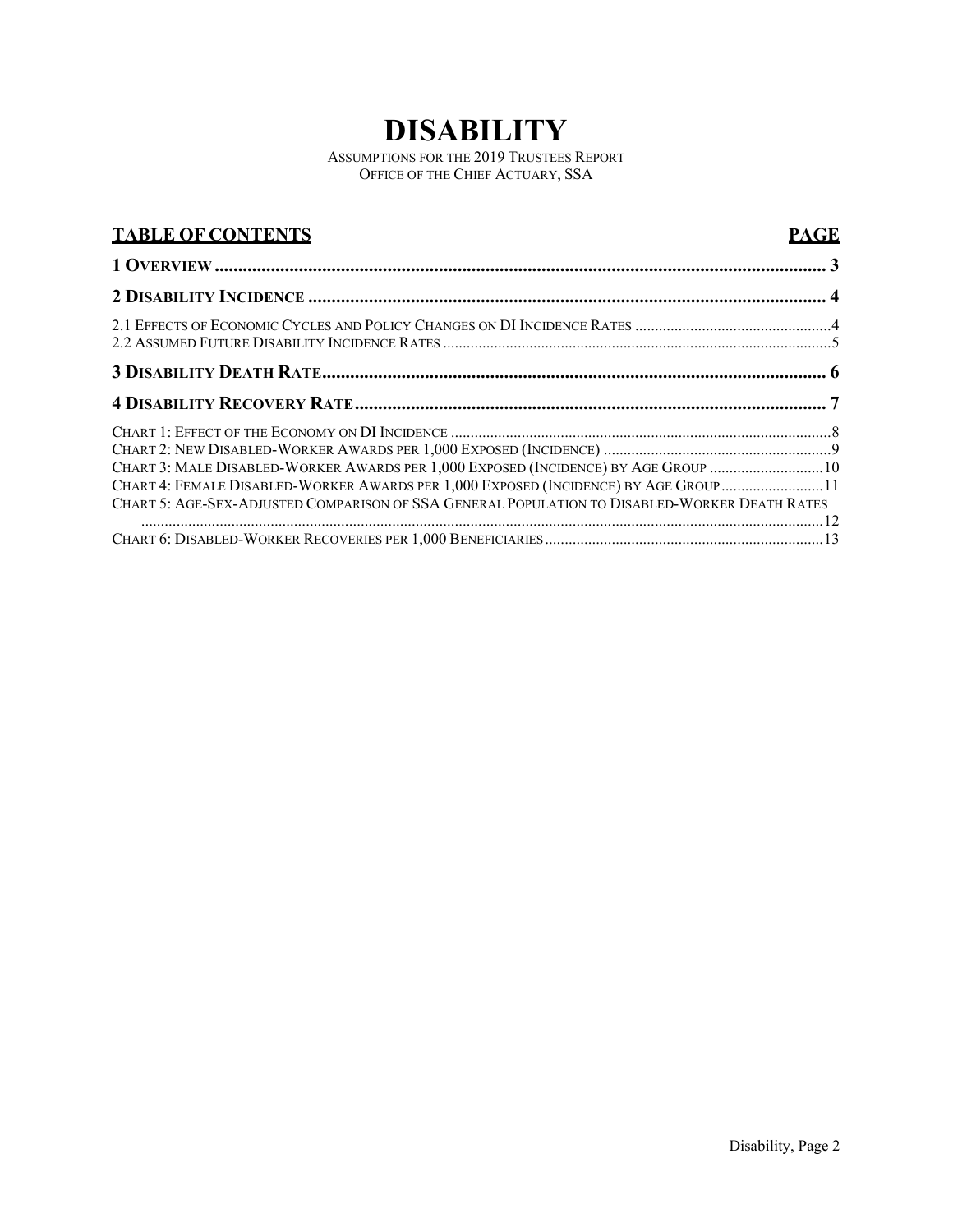#### **1 Overview**

Each year the Board of Trustees of the Federal Old-Age and Survivors Insurance (OASI) and Disability Insurance (DI) Trust Funds provides an annual report to the Congress on the financial and actuarial status of the OASDI program. The Office of the Chief Actuary (OCACT) produces projections of future cost and income based on three separate sets of long-range (75-year) assumptions for three key disability variables. The intermediate (alternative II) set of assumptions represents the Trustees' best estimate for future experience, while the low cost (alternative I) and high cost (alternative III) sets of assumptions are more and less favorable, respectively, from the perspective of program cost as a percent of taxable payroll. In addition, the intermediate assumptions serve as the central tendency for the stochastic projections presented in the OASDI Trustees Report. This memorandum presents the disability assumptions used in the 2019 annual report of the Board of Trustees (the "Trustees Report").

The disability assumptions are:

- The ultimate disability incidence rates by age group and sex,
- The ultimate disability death rates by age group and sex, and
- The ultimate disability recovery rates by age group and sex.

Compared to the values assumed for the 2018 Trustees Report, these assumptions include lower disability incidence rates for all alternatives. The death and recovery rate assumptions are the same as those used for the 2018 Trustees Report, and there are no significant method changes in the disability model for the 2019 Trustees Report.

The alternative II age-sex-adjusted disability incidence rate was lowered from 5.4 in the 2018 Trustees Report to 5.2 in the 2019 Trustees Report. Recent award rate data indicate a continued decline since the peak in 2010. Applications and award rates are both near historic low levels. Possible explanations for the recent decline in disability applications and awards include the low unemployment rate, the drop in hearings allowance rates, and the greater availability of health care because of the Affordable Care Act. The lower disability incidence rates assumed for the 2019 Trustees Report are more consistent with recent award rate data and also with long-term historical averages. The following table shows the ultimate summary measures for the assumptions. $<sup>1</sup>$  $<sup>1</sup>$  $<sup>1</sup>$ </sup>

<span id="page-2-0"></span><sup>&</sup>lt;sup>1</sup> The ultimate disability death and recovery rate assumptions are the same in the 2018 Trustees Report and 2019 Trustees Report. The ultimate death summary measures increased due to data and methodology updates.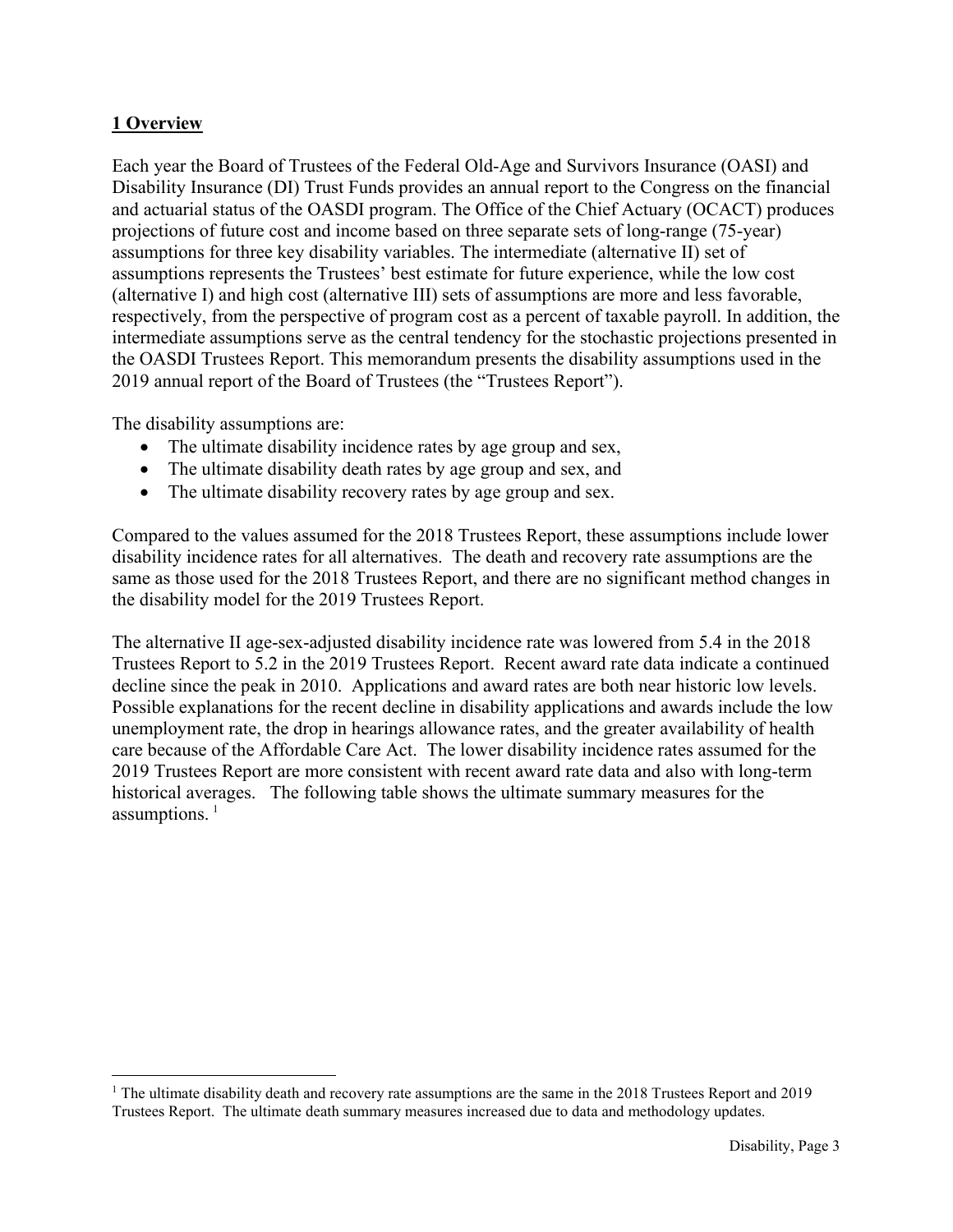| Key Disability Summary Measures for the Long-Range (75-year) Projection Period<br>2018 Trustees Report and 2019 Trustees Report |                                                   |              |     |                                                   |      |     |                                                                           |        |        |  |
|---------------------------------------------------------------------------------------------------------------------------------|---------------------------------------------------|--------------|-----|---------------------------------------------------|------|-----|---------------------------------------------------------------------------|--------|--------|--|
|                                                                                                                                 | <b>2018 Trustees Report</b><br><b>Alternative</b> |              |     | <b>2019 Trustees Report</b><br><b>Alternative</b> |      |     | <b>2019 Trustees Report</b><br><b>Less 2018 Trustees</b><br><b>Report</b> |        |        |  |
|                                                                                                                                 |                                                   | $\mathbf{H}$ | Ш   |                                                   | П    | Ш   |                                                                           | П      | Ш      |  |
| Age-sex-adjusted Disability Incidence<br>Rate per 1,000 in the last year of the<br>75-year projection                           | 4.3                                               | 5.4          | 6.4 | 4.2                                               | 5.2  | 6.2 | $-0.1$                                                                    | $-0.2$ | $-0.2$ |  |
| Age-sex-adjusted Disability Death<br>Rate per 1,000 in the last year of the<br>75-year projection                               | 18.4                                              | 11.6         | 6.9 | 18.9                                              | 12.0 | 7.1 | 0.5                                                                       | 0.4    | 0.2    |  |
| Age-sex-adjusted Disability Recovery<br>Rate per 1,000 in the last year of the<br>75-year projection                            | 12.5                                              | 10.3         | 8.2 | 12.5                                              | 10.3 | 8.2 | 0.0                                                                       | 0.0    | 0.0    |  |

The assumed ultimate disability incidence and recovery assumptions are applied for the twentieth projection year and thereafter. During the first ten years of the projection period, the long-range model reconciles with projections from the short-range model. There is a transition between the rates at the end of the short-range period and the implementation of the ultimate rates as of the twentieth projection year. The age-sex adjusted incidence rate in year 10 is very close to the ultimate. Therefore, the transition from years 10 to 20 is very small.

The lower ultimate disability incidence rate assumption results in a 0.04 increase (improvement) in the long-range OASDI actuarial balance. Also including recent disability data and changes in near-term assumptions increased (improved) the actuarial balance by a combined total of 0.07 percent of payroll.

The remainder of this paper provides details regarding the historical values and future values for each of the disability assumptions, and the basis for the assumptions.

### <span id="page-3-0"></span>**2 Disability Incidence**

#### <span id="page-3-1"></span>2.1 Effects of Economic Cycles and Policy Changes on DI Incidence Rates

Disability incidence rates are the proportion of workers in a given year, insured for but not receiving disabled-worker benefits (exposed population), who file for and are awarded disabledworker benefits. The age-sex-adjusted historical and short-range projected alternative II incidence rates are shown in Chart 1. A number of specific economic and policy drivers have influenced disability program cost historically and will continue to have an effect on disability incidence. Periodic economic recessions, as indicated by the civilian unemployment rate in red in Chart 1, have been associated with temporary increases in disability incidence. Incidence rates tend to increase temporarily in bad economic times. Some individuals who gradually develop conditions that would qualify for DI benefits based on the severity of their medicallydeterminable impairment are able to continue work at a level in excess of substantial gainful activity (SGA) given the opportunity and needed assistance during a period of strong economic activity and demand for workers. But with elevated unemployment rates like those seen in the last recession, many of these individuals will lose employment and will seek DI benefits.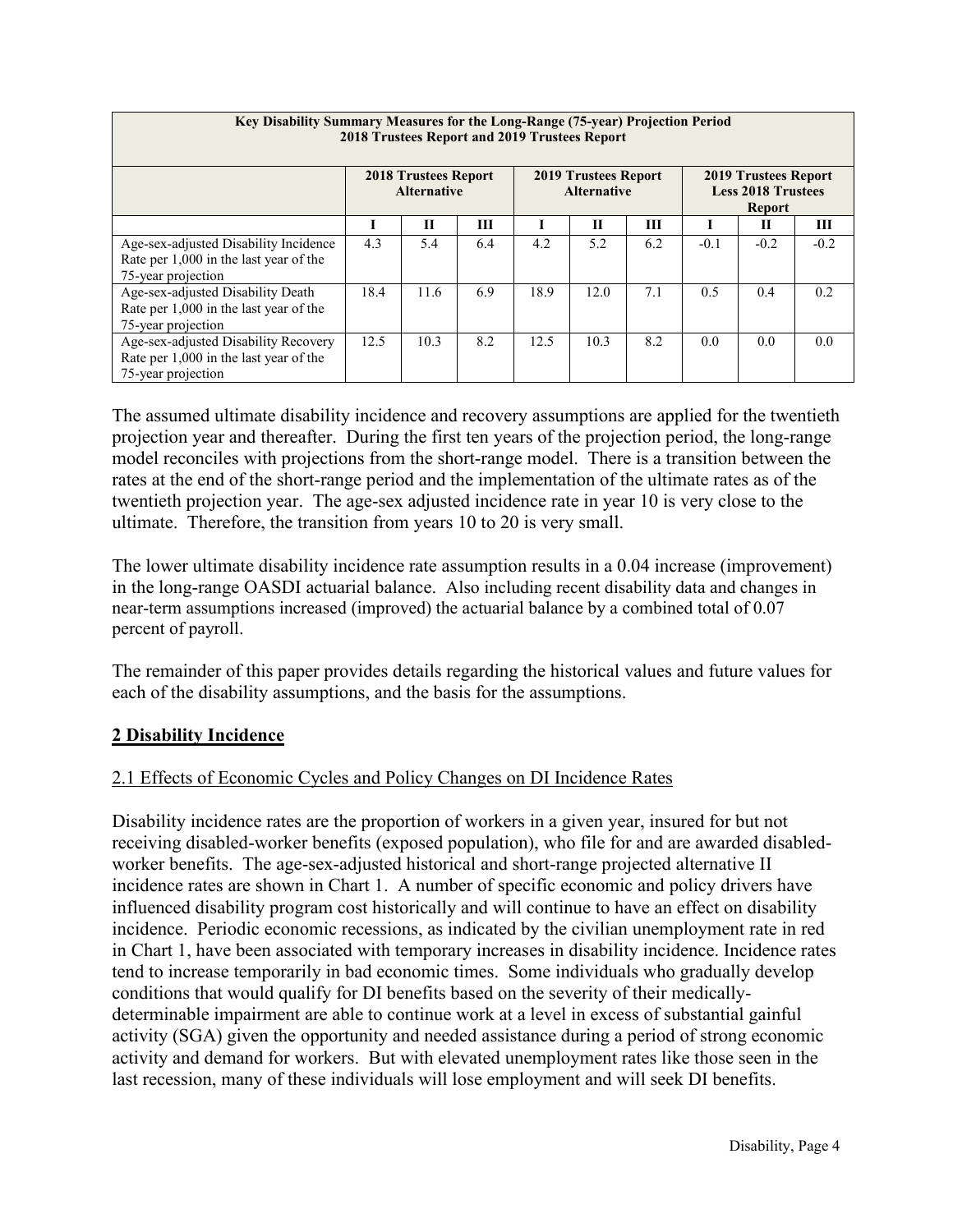The recent recession which began in December 2007 resulted in an increase in disability applications and incidence to peak levels in 2010 that were exceeded only by the peak in 1975. One apparent exception to the relationship between disability incidence and economic recessions is the strong recession of 1981-1982. The effect of that recession appears to have been offset by the net effects of the 1980 Amendments, which: (1) sharply increased the levels of pre-effectuation review of disability allowances and continuing disability reviews of current beneficiaries; (2) introduced the extended period of eligibility to encourage work; and (3) lowered the maximum family benefit for DI beneficiaries.

Additional policy changes over the years had significant effects on disability incidence. Doubledigit ad-hoc benefit increases in 1970 through 1974 made disability benefits more attractive. The 1984 Amendments may have offset the effects of a strong economic recovery with increased emphasis on multiple impairments and mental listings, and the requirement to show medical improvement for benefit cessation. The SSI outreach to disabled adults likely added to the effects of the 1990-1991 recession. Also, the effects of a strong economic recovery from 1995 to 2000 on lowering incidence rates may have been enhanced by the 1996 Amendments which eliminated drug addiction and alcoholism as disabling conditions.

Incidence rates have fallen steeply since 2010, concurrent with the recovery from the recent recession. Incidence rates have recently dropped to levels well below those expected over the long-term. Future policy changes and economic cycles will undoubtedly continue to cause fluctuations in disability incidence rates.

#### <span id="page-4-0"></span>2.2 Assumed Future Disability Incidence Rates

As previously mentioned, the disability incidence rate (the percent of the exposed population that is newly awarded benefits in the year) rose sharply in the recent recession, and has declined since the peak in 2010 to an extraordinarily low level by 2016. Some small portion of this decline has resulted from an increase in the disability case backlog, especially at the hearings level. For the 2019 Trustees Report, consistent with agency Budget assumptions, the hearings backlog is assumed to be eliminated, producing the temporarily elevated levels of incidence for the years 2019 through 2022, as seen in the blue line in Chart 1. Also, new disabled-worker determinations are projected to be completed on a timely basis after 2022. In this year's report, incidence rates are assumed to rise more gradually early in the short-range period than in last year's report, and are lower later in the period. In 2028, at the end of the short-range period, agesex-specific incidence rates approximate the ultimate rates assumed for the long-range period.

For alternative II of the 2019 Trustees Report, the Trustees assume an ultimate age-sex-adjusted disabled-worker incidence rate of 5.2, the same ultimate level assumed for the 2011 report. This rate was 5.4 awards per thousand for the 2012 through 2018 Trustees Reports. The 5.2 incidence rate equals the historical average experienced from 1995 through 2018 and is slightly higher than the most recent ten-year historical average (5.1 awards per thousand) experienced from 2009 through 2018. These new ultimate incidence rates are calculated by age group and sex using a no-lag unemployment rate regression model for the years 1995-2017. We began our regression model in 1995, instead of 1990 (the first year we have unemployment rates by age group and sex), to better capture recent higher levels of female disability incidence rates. For ages 60-64, rates are increased from the regression results to reflect the planned increase in the Social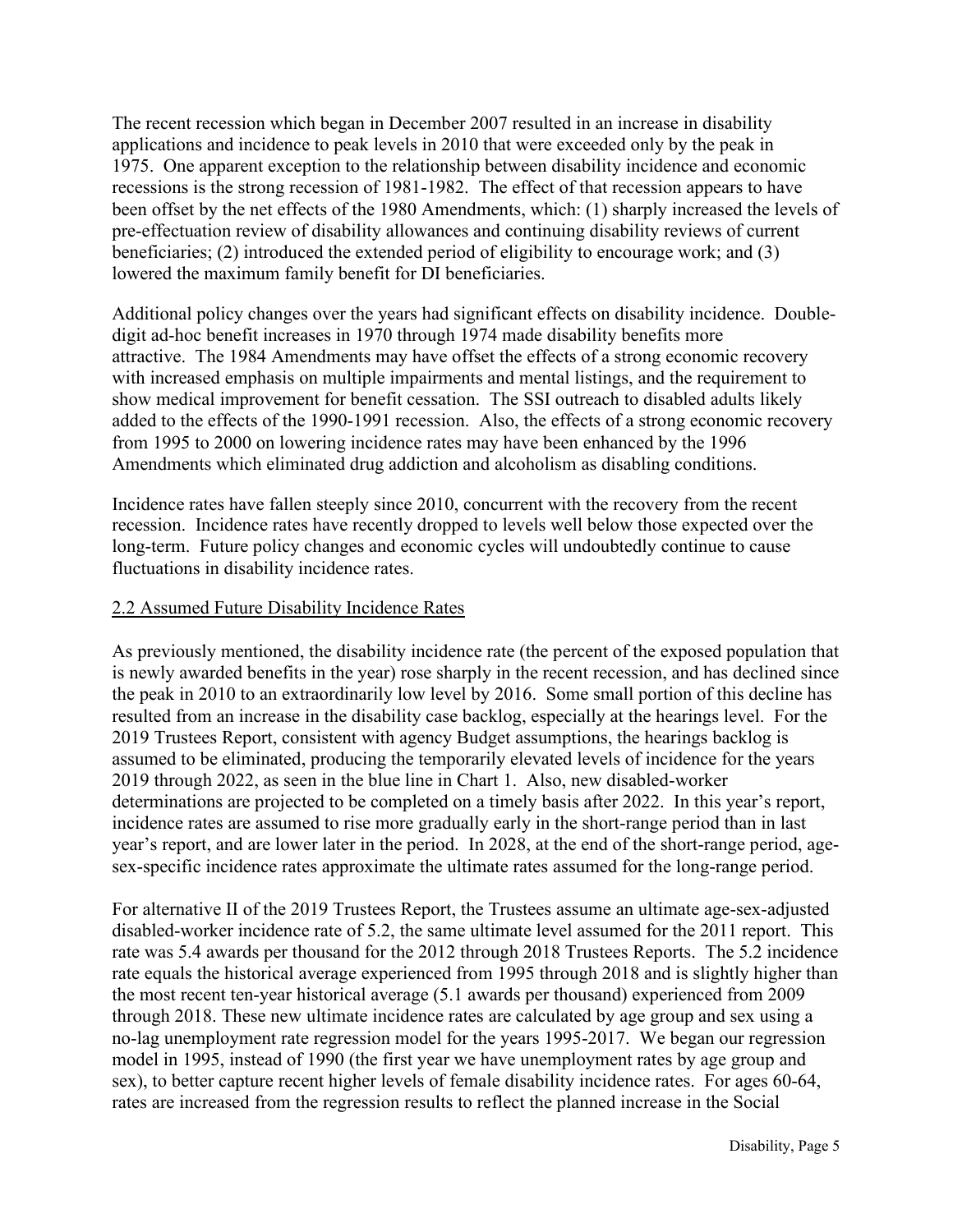Security Normal Retirement Age from 66 to 67. We calculated rates for ages 65 and older using a weighted average of our base incidence rates and projected exposure. The Office of the Chief Actuary will continue to monitor experience closely and review the disability incidence assumption.

The 2011 Technical Panel suggested raising the 2011 Trustees Report ultimate alternative II incidence rate assumption of 5.2 to 5.8. The 2015 Technical Panel agreed with the ultimate alternative II incidence rate assumption of 5.4 and suggested that OCACT closely monitor experience. The Congressional Budget Office raised their ultimate disability incidence rate to 5.6 for their 2013 through 2015 Long-Term Budget Outlooks, and reduced the assumption to 5.4 for their 2016 through 2018 reports, matching the Trustees.

Chart 2 shows age-adjusted historical and ultimate alternative II incidence rates for males and females. For males, the age-adjusted incidence rate has averaged 5.2 new disability awards per thousand exposed workers from 1995 through 2018. The female age-adjusted incidence rate has averaged 5.1 from 1995 through 2018. Since 1980, the age-adjusted incidence rate for females has increased to a level much closer to the rate for males. The male and female age-adjusted disability incidence rate assumptions under alternative II for the 2018 Trustees Report were 5.5 and 5.3, respectively. For the 2019 Trustees Report, the Trustees assume that females have caught up to males with age-adjusted disability incidence rates for both males and females fairly stable in the future at 5.2.

Chart 3 and Chart 4 show the historical and ultimate alternative II incidence rates by age group for males and females, respectively. The table below shows the 2019 Trustees Report alternative II ultimate incidence rates by age group for 2093, the last year of the projection period.

| Disability Incidence Rates per 1,000 Exposed for 2093, 2019 Trustees Report Alternative II |         |           |       |              |       |       |       |       |       |       |       |
|--------------------------------------------------------------------------------------------|---------|-----------|-------|--------------|-------|-------|-------|-------|-------|-------|-------|
| Age Group                                                                                  |         |           |       |              |       |       |       |       |       |       |       |
|                                                                                            | $15-19$ | $20 - 24$ | 25-29 | 30-34        | 35-39 | 40-44 | 45-49 | 50-54 | 55-59 | 60-64 | $65+$ |
| Male                                                                                       | 0.5     | 1.5       |       | $1.7 \t 2.1$ | 2.8   | 3.8   | 5.3   | 9.0   | 15 O  | 197   | 10.3  |
| Female                                                                                     | 0.3     | 1.0       | 1.5   | 2.2          | 3.1   | 4.4   | 6.0   | 9.5   | 14.3  | 16.6  | 8.9   |

Because the low-cost and high-cost alternative ultimate disability incidence rates are determined by adjusting the incidence rates from the intermediate alternative down and up by roughly 20 percent, respectively, rates for these alternatives are not included in the charts.

#### <span id="page-5-0"></span>**3 Disability Death Rate**

Death rates are much higher for the disabled population than the general population, as seen in Chart 5. Base probabilities of death (from **Actuarial Study No. 123**) by duration, age, and sex are applied to the disabled-worker population. In the first year of the projection period, the death rate is determined by fitting an exponential curve to historical death rates for disabled workers by age group and sex. For the rest of the projection period, death rate improvement factors are applied to the base probabilities of death to reflect the same rate of improvement as the general population for that age group and sex. The incorporation of higher than expected 2018 disabled worker death experience and lower projected mortality improvement in the general population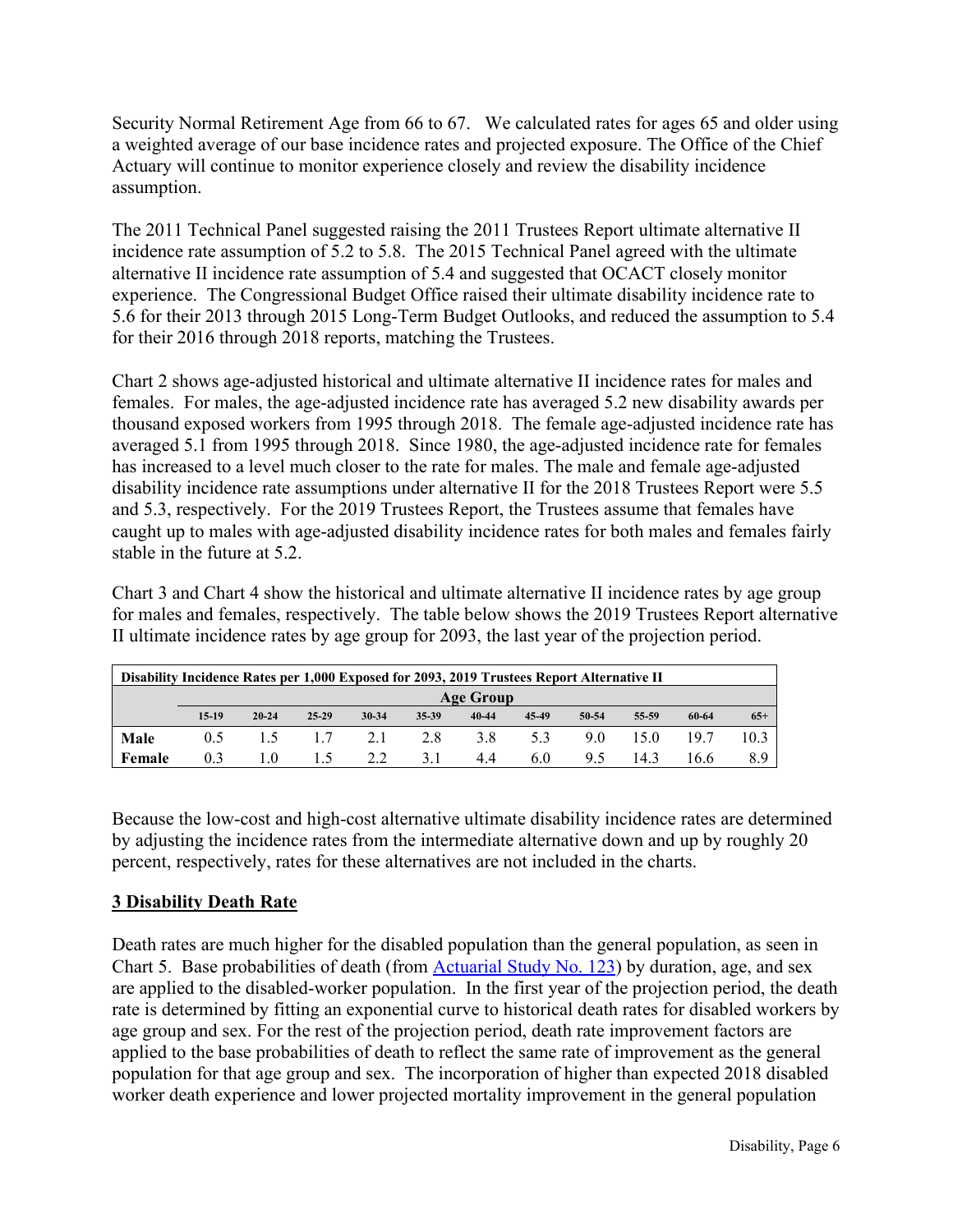results in higher projected disability death rates for the 2019 Trustees Report. From the age-sexadjusted death rate of 25.2 per thousand beneficiaries in 2018, this rate decreases to a rate of 12.0 per thousand for 2093 under the intermediate assumptions for the 2019 Trustees Report. The low-cost and high-cost alternative disability death rates are determined by increasing and decreasing by 7.5 percent, respectively, the death rate in the first year of the projection period. Then the general population mortality improvement for that alternative is applied to project death rates for the remainder of the 75-year period.

The 2011 Technical Panel recommended a more rapid decline in disability mortality rates for both men and women from 2020 through 2030. The 2015 Technical Panel stated that they were comfortable with the Trustees' assumption.

#### <span id="page-6-0"></span>**4 Disability Recovery Rate**

Beneficiaries stop receiving disability benefits when they (1) die, (2) covert to a retired-worker benefit at normal retirement age, (3) recover from their medically-determinable disabling condition, or (4) return to work for an extended period. Disabled-worker beneficiaries who return to substantial work for an extended period are deemed to have recovered, and their benefits are then terminated. The recovery rate is the ratio of the number of recoveries for reasons (3) and (4) to the average number of disabled-worker beneficiaries during the year. Base probabilities of recovery (from [Actuarial Study No. 123\)](https://www.ssa.gov/OACT/NOTES/pdf_studies/study123.pdf) by duration, age, and sex are applied to the disabledworker population.

Chart 6 shows age-sex-adjusted historical and projected alternative II recovery rates. The rate of recovery is at times, affected by budget appropriations for continuing disability reviews, with no general upward or downward trend since 1985. The ultimate disability recovery rate under the intermediate alternative is equal to the average recovery rate by age group and sex for the years 1985-2005, excluding 1997. The averaging period begins in 1985, after the Social Security Disability Benefits Reform Act of 1984 created medical improvement standards for continuing disability reviews. The spike in recoveries in 1997 when drug and alcohol addictions were eliminated as bases for disability entitlement is excluded from the calculation.

The projected age-sex-adjusted recovery rate (medical improvement and return to work) under the intermediate assumptions decreases from the relatively high level of 20.2 per thousand beneficiaries in 2018 to the ultimate level of 10.3 per thousand beneficiaries under the intermediate assumptions for the 2019 Trustees Report. Recovery rates by age, sex, and duration reach ultimate levels in the twentieth year of the projection period. The recovery rate has been high recently due to an ongoing administrative effort to work down a backlog of continuing disability reviews. The rate is expected to decrease as the backlog is reduced.

Because the low-cost and high-cost alternative ultimate disability recovery rates are determined by adjusting the recovery rates from the intermediate alternative up and down by roughly 20 percent, respectively, rates for these alternatives are not included in the chart.

The 2011 Technical Panel suggested reducing the ultimate alternative II recovery rate assumption to 8.7. The 2015 Technical Panel recommended reducing the ultimate alternative II recovery rate assumption from 10.4 to 10.1.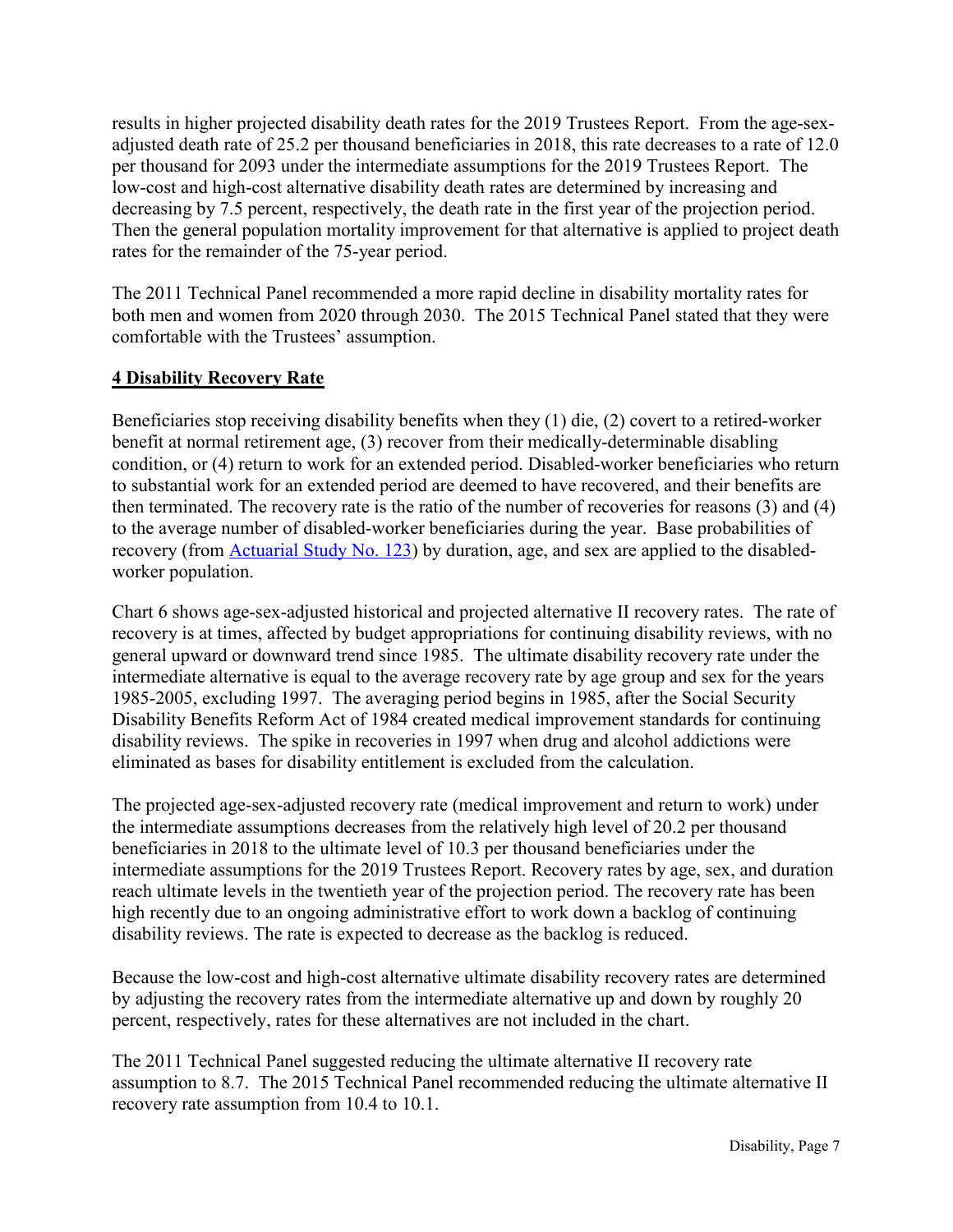<span id="page-7-0"></span>

#### **Chart 1: Effect of the Economy on DI Incidence**

Note: The projections reflect the Trustees' assumptions for the 2019 Trustees Report.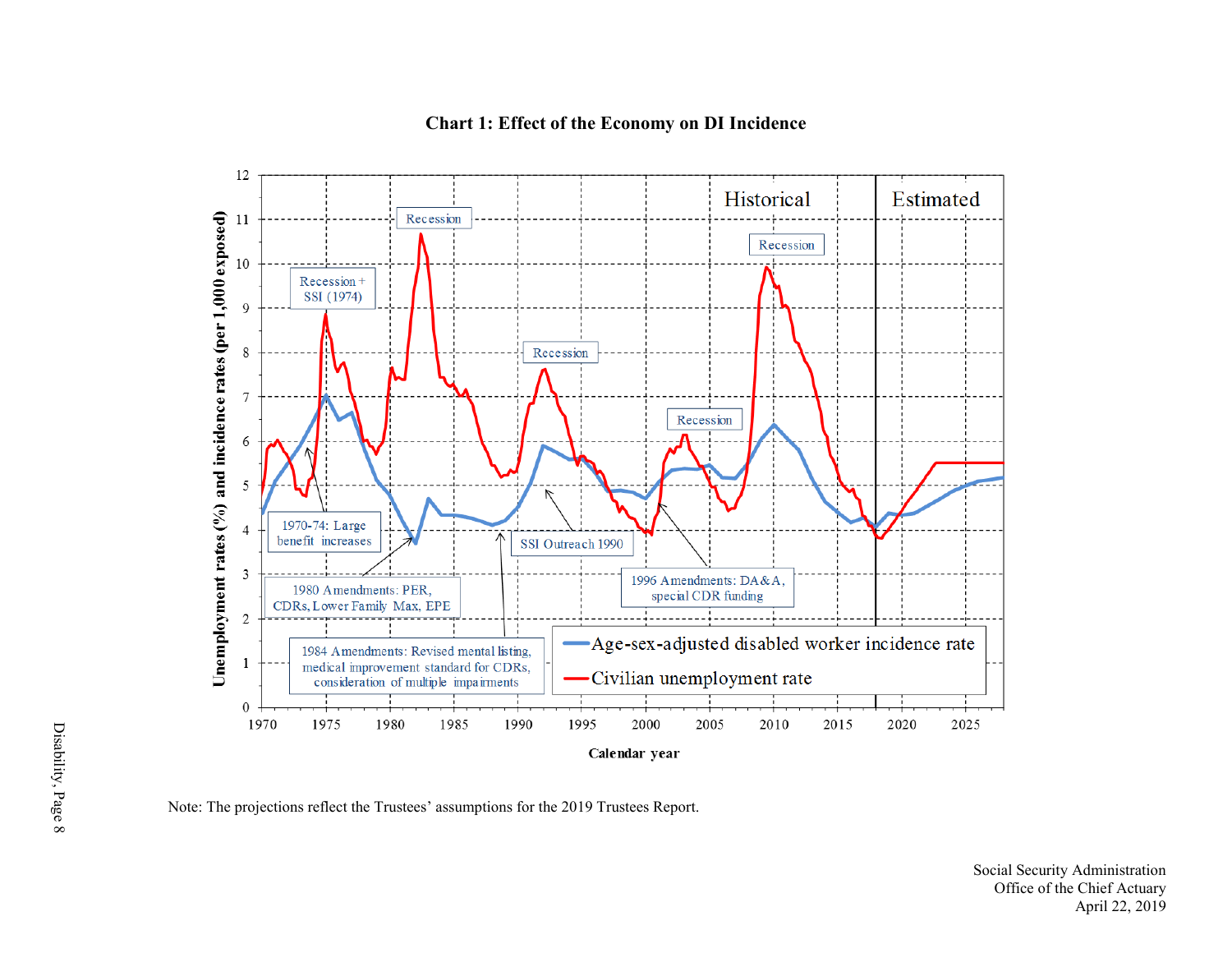<span id="page-8-0"></span>

**Chart 2: New Disabled-Worker Awards per 1,000 Exposed (Incidence) Age-Adjusted (2000)**

Note: The projections reflect the Trustees' assumptions for the 2019 Trustees Report.

Social Security Administration Office of the Chief Actuary April 22, 2019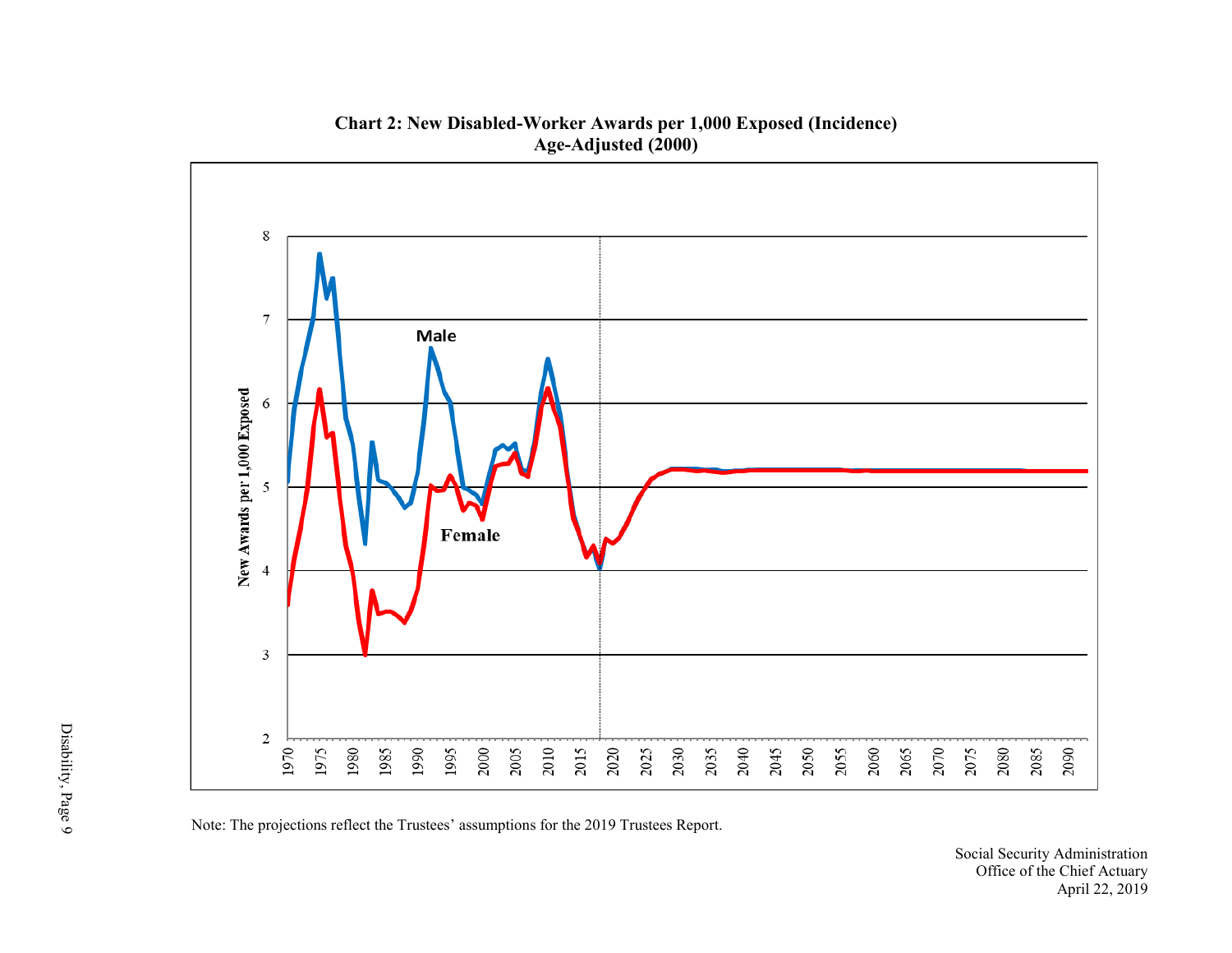<span id="page-9-0"></span>

**Chart 3: Male Disabled-Worker Awards per 1,000 Exposed (Incidence) by Age Group Age-Adjusted (2000)**

Note: The projections reflect the Trustees' assumptions for the 2019 Trustees Report.

Social Security Administration Office of the Chief Actuary April 22, 2019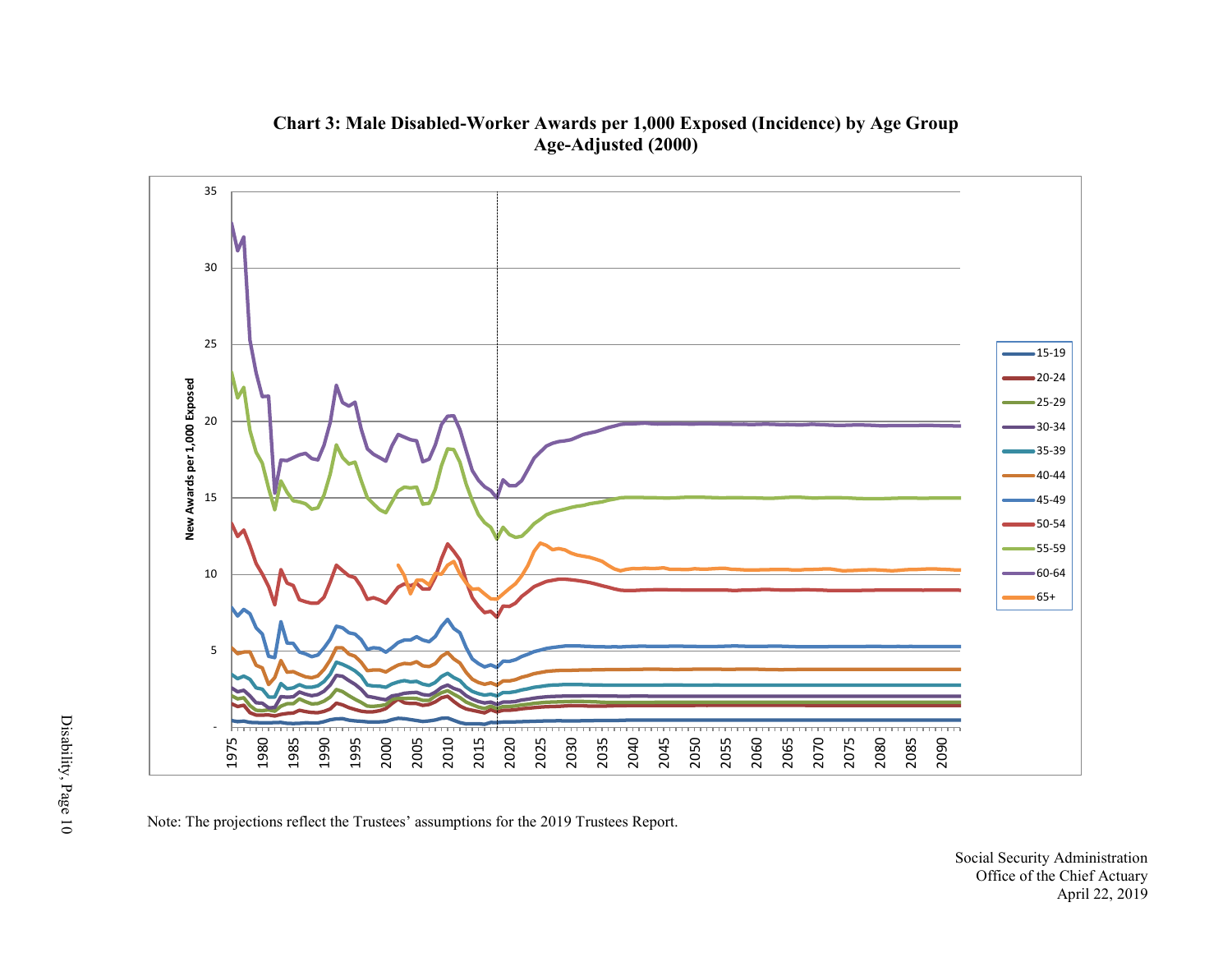<span id="page-10-0"></span>

**Chart 4: Female Disabled-Worker Awards per 1,000 Exposed (Incidence) by Age Group Age-Adjusted (2000)**

Note: The projections reflect the Trustees' assumptions for the 2019 Trustees Report.

Social Security Administration Office of the Chief Actuary April 22, 2019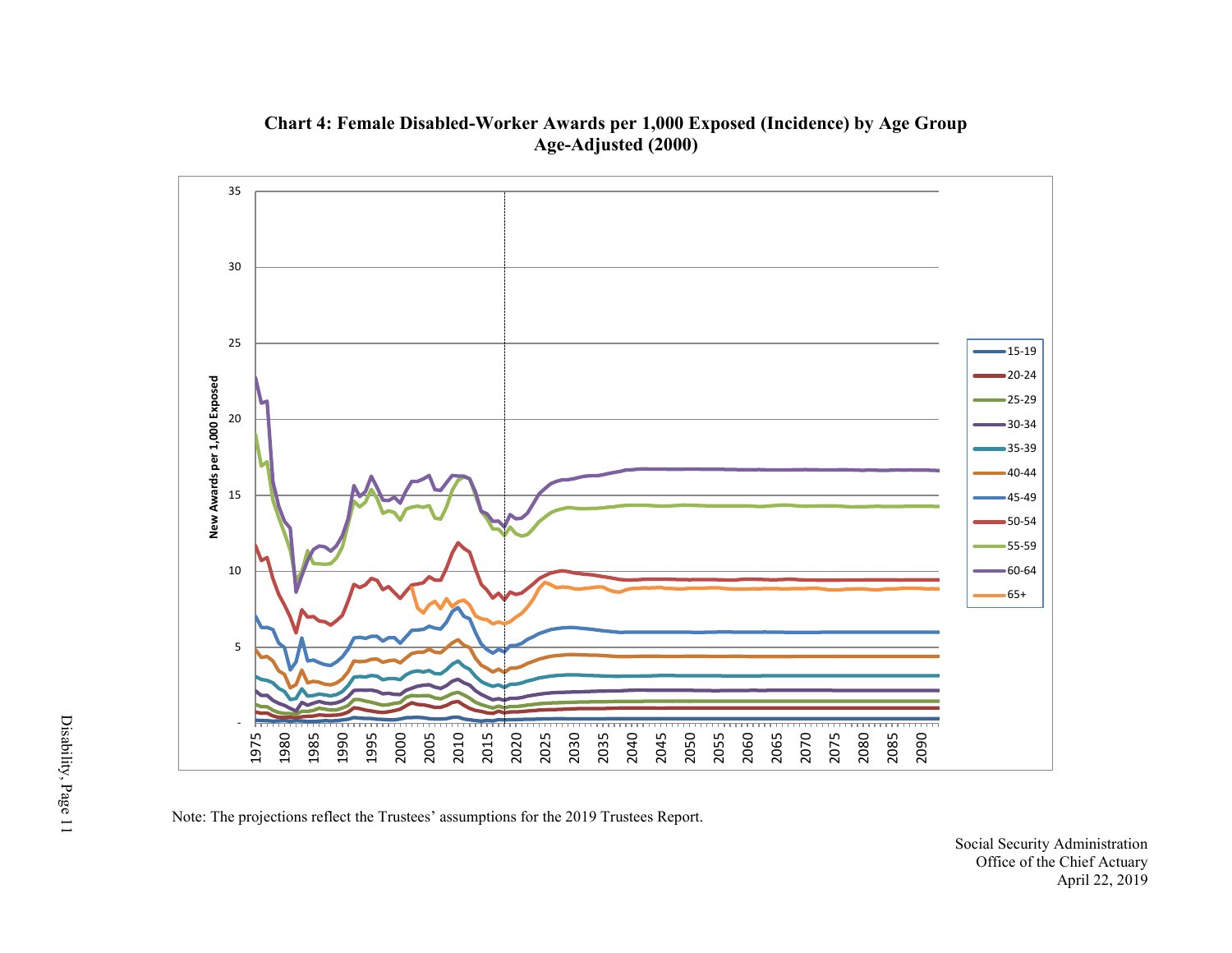<span id="page-11-0"></span>

**Chart 5: Age-Sex-Adjusted Comparison of SSA General Population to Disabled-Worker Death Rates**